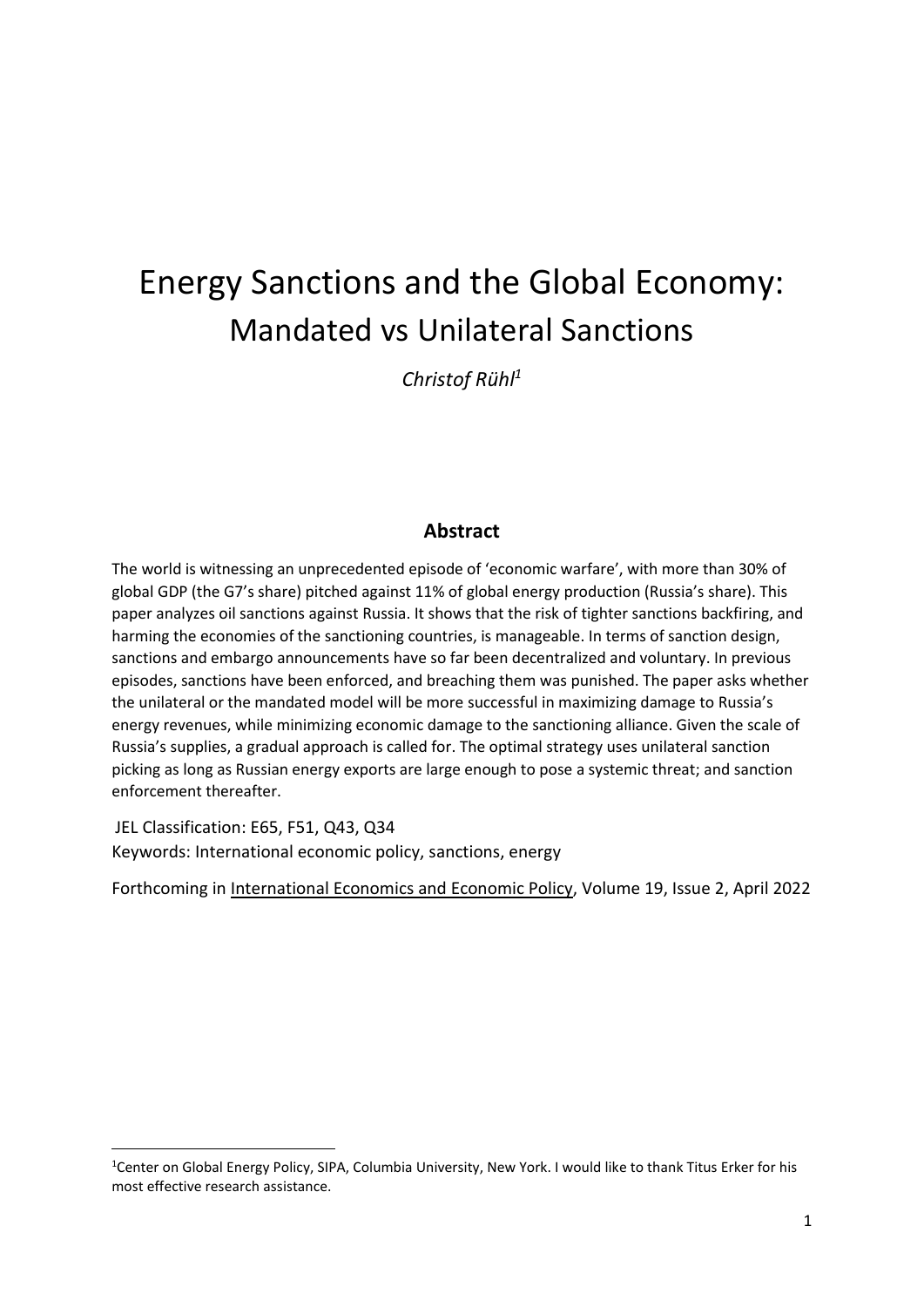## 1. Introduction

Seven weeks after the invasion of Ukraine, Russia continues to remain the world's largest exporter of commodities, including of fossil energy (oil, gas and coal).<sup>2</sup> A "western" alliance of countries and country groupings around NATO and G7 continues to support Ukrainian efforts to dislodge the occupying forces to regain its territory in the borders established in 1991.<sup>3</sup>

There is war in the Ukraine, but the alliance has no boots on the ground. Deterred by Russia's nuclear arsenal, it is at pains to avoid the risk of a direct military confrontation (which Russia would likely lose on conventional grounds) escalating into a nuclear conflict. The alliance does, however, support Ukraine's war effort in other ways: First, by providing armaments, information and logistical support; second, by what is legitimately called "Economic Warfare".<sup>4</sup>

It is an unprecedented duel, with at least 30% of global GDP (the G7's share) squaring off against 11% of global energy production (Russia's share).

This article analyzes the prospects of sanctioning Russia's energy production. It argues that the sanction regime established in the wake of the invasion of Ukraine differs from the design of energy sanctions in the past. Today, the sanctions and proposed embargoes are based on unilateral and decentralized decisions made country-by-country, and without penalty for continuing to consume Russian energy ("sanction picking"); whereas in the past, sanctions on energy exports have become increasingly centralized and mandated, with strong enforcement components attached, e.g., secondary sanctions ("sanction enforcement").

We ask which of these two models will be more successful in maximizing damage to Russia's energy revenues while minimizing damage to the economies of the sanctioning alliance. The answer is that, given the scale of Russia's supplies, a gradual approach to drive down volumes, keep pressure on the relative prices of Russian energy, and protect the economies of sanctioning countries, is called for. The optimal strategy uses sanction picking as long as Russian energy exports are sizeable enough to pose a systemic threat to the sanctioning countries, and sanction enforcement thereafter. For this to work, the commitment to scale down imports has to be credible, the process should not stagnate, and the willingness to spend resources on enforcement later on has to be beyond doubt.

Section 2 sketches the short history of economic warfare between Russia and the Western alliance. Section 3 conceptualizes the design of energy sanctions. Section 4 asks how much room for manoeuvre there is, before the price increases induced by tightening sanctions on oil exports will damage the economies of the sanctioning countries. Section 5 makes the argument that, to avoid energy sanctions backfiring in this way, they need to be introduced gradually; the optimal path for an energy embargo to evolve under current circumstances is continued reliance on decentralized, unilateral decision-making, as long as Russia's energy exports are large enough to pose a systemic threat to the economies of the sanctioning countries, and to switch to a centrally-mandated and enforced sanction regime after that point.

 $2$  For a detailed breakdown of Russian commodity exports, see WTO (2021).

<sup>3</sup> Protection of these borders was confirmed by the US, Russia and Ukraine in their Trilateral Statement in 1994 (e.g., Pifer (2011)).

<sup>4</sup> For a definition, see Shambaugh (2022).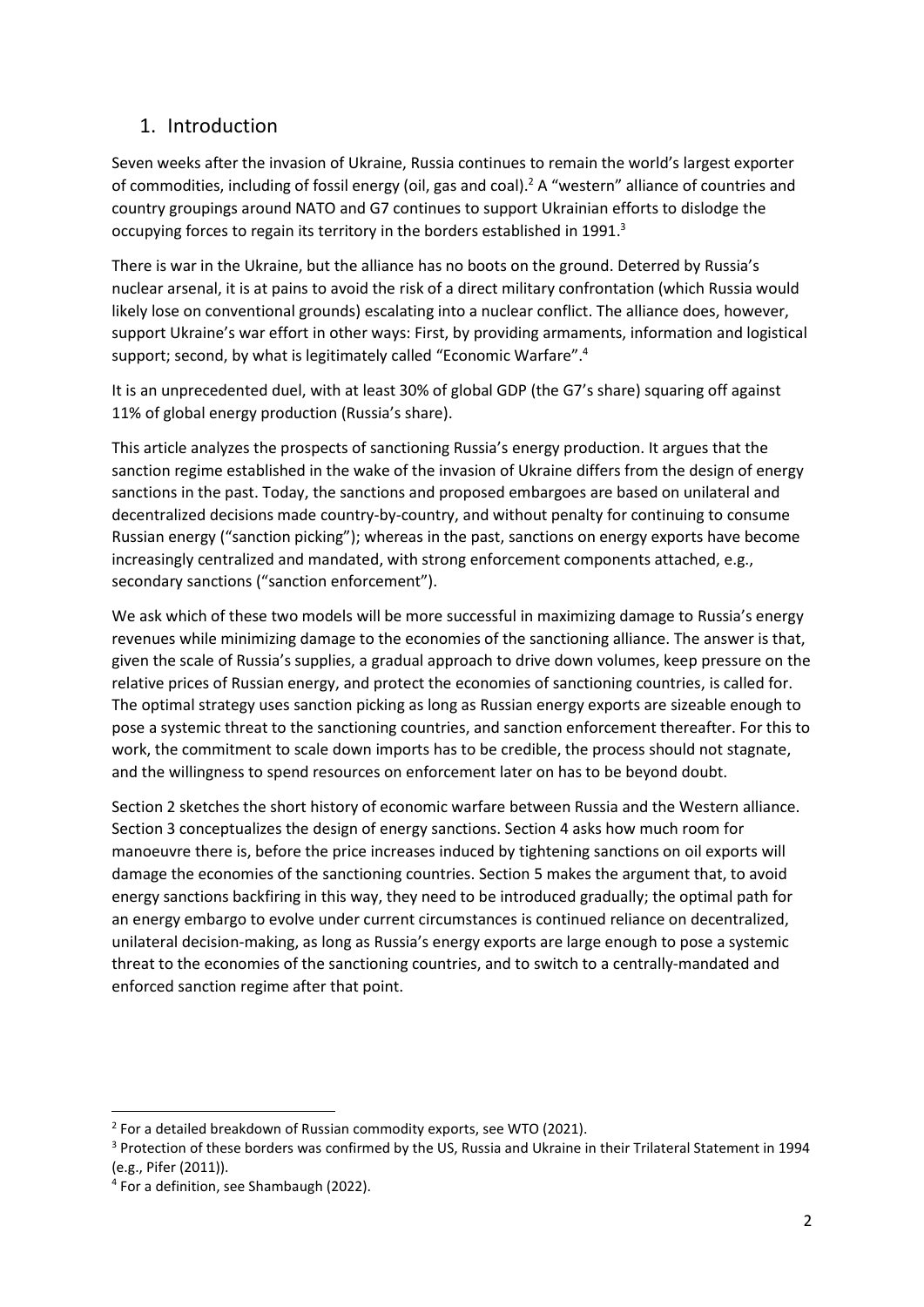## 2. An Economic War Foretold

Economic warfare is the use of "economic means against a country in order to (…) reduce its political and military power". Economic means may include "trade embargoes, boycotts, sanctions, tariff discrimination, the freezing of capital assets, the suspension of aid, the prohibition of investment and other capital flows, and expropriation" (Shambaugh 2022). With the exception of permanent (non-recourse) expropriation, all of these elements have been deployed in the short history of the economic war of the Western alliance against Russia.<sup>5</sup>

The threat of an invasion was apparent for some time before it happened; and so has been the announcement of the alliance to react using economic means. The measures which have been implemented so far were planned; their design, deployment and sequencing is part of a deliberate strategy of escalation, in an effort to maximize the damage to Russia's economy. <sup>6</sup> They should therefore lend themselves to a systematic assessment with relative ease.

#### **(a) Fortress Russia**

By the time of writing (mid-April 2022), sanctions against the citizens, institutions and products of the Russian Federation continue to evolve rapidly.

Russia is the world's largest exporter of commodities and energy: Fossil fuels (oil, natural gas and coal) account for the bulk of its export revenues and almost half of its pre-war budget revenues.<sup>7</sup> Unsurprisingly, increasing attention is being paid today to curtailing the revenue flows from these key commodities.

For its part, Russia has been preparing against the economic consequences of export restrictions. The foundations were laid in its response to the twin economic shock of 2014, when a collapse in world oil prices coincided with the economic sanctions imposed on Russia for the annexation of Crimea. In response, Russia overhauled its macroeconomic framework.

By the yardstick of improving the economy's resilience against terms of trade shocks, Russia's macroeconomic response was swift and well designed. First, the Central Bank (CBR) used the occasion to liberalize the exchange rate; second, fiscal policy did not accommodate but became more restrictive; and third, the country put into place the institutional and legal infrastructure required to accelerate the accumulation of financial reserves. <sup>8</sup> Over time, the emergency response morphed into a sophisticated macroeconomic framework based on inflation targeting (2015) and a fiscal rule (2017). 9

<sup>5</sup> A useful timeline of international sanctions against Russia is published and kept up to-date by the Peterson Institute, cf. Bown (2022).

<sup>&</sup>lt;sup>6</sup> Is the objective to damage the economy (as in lowering GDP and income levels), or to impede Russia's ability to finance the war? We cannot know, but the economic means would not necessarily be the same. Public commentary indicates the conviction that the former will be the most effective way to accomplish the latter.  $7$  The export share of oil in 2021 was 37%, natural gas 13% and coal 4%. Oil and gas accounted for

approximately 40% of the budget of the Russian Federation in 2021 (cf. Reuters 2022).

<sup>8</sup> From an accounting point of view, all foreign reserves are captured in the Central Bank's statistics: Russia's Reserve Fund has been merged into the National Wealth Fund (2018), and the NWF's assets are held by the CBR which does not publish them as a separate line item (the MoF still does).

<sup>&</sup>lt;sup>9</sup> Inflation targeting was formally introduced in 2015 and the fiscal rule in 2017 (for today's monetary policy, cf. Bank of Russia (2022a), for an introduction to the fiscal rule cf. Sanghi and Kojo (2017)).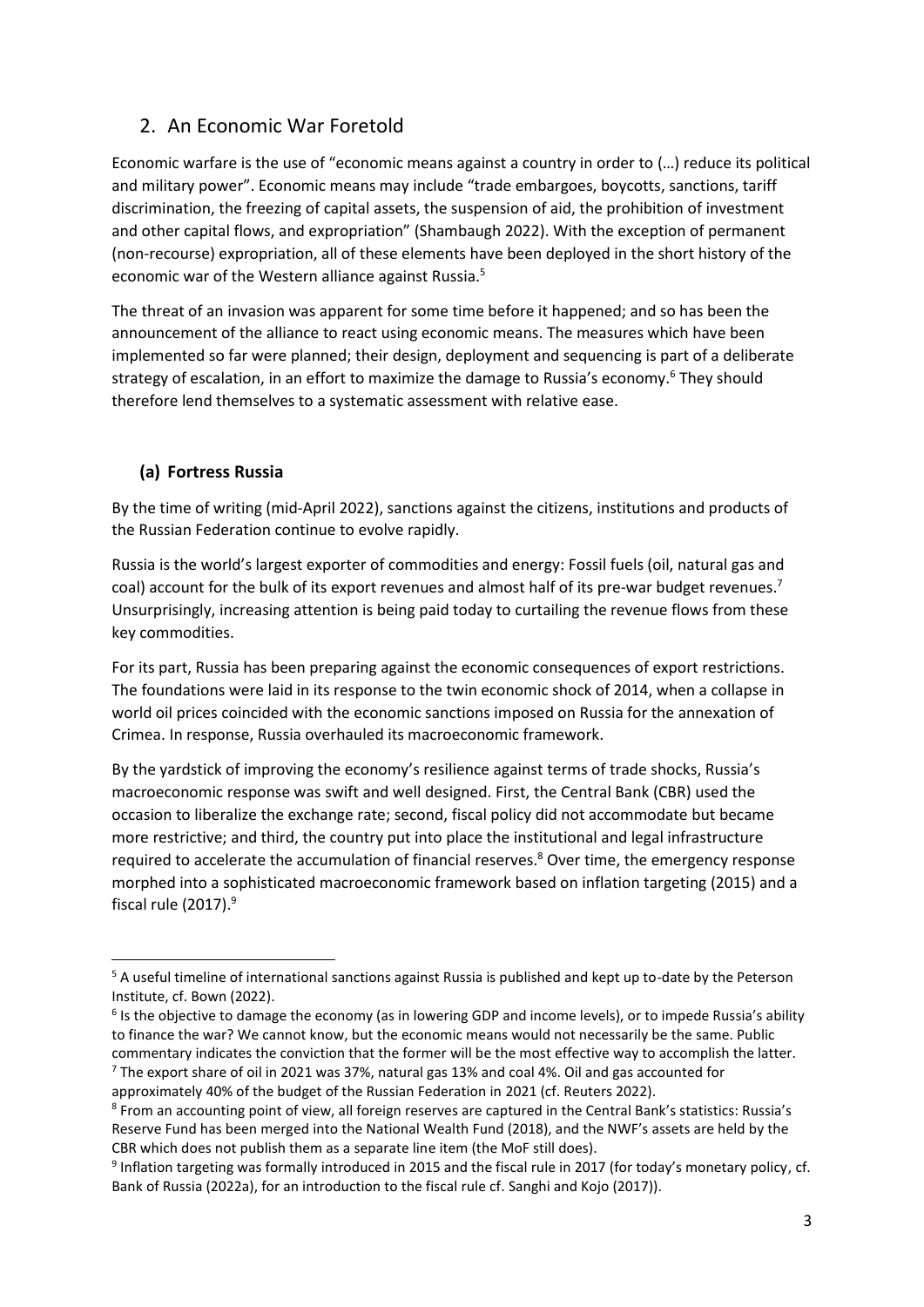In the short term, exchange rate liberalization meant that the burden of preventing an erosion of confidence and capital flight had to be carried by rising interest rates. Together with restrictive fiscal policy, this pushed the economy into a recession in 2015, and – with lower commodity prices and an increasingly heavy toll of state interference in the economy – likely contributed to lower long-term growth.

On the country's balance sheet, however, the combination of these policies with the subsequent recovery of energy prices translated into the accumulation of foreign exchange reserves which came to be known as "Fortress Russia".

#### **Table 1: Fortress Russia**

| USD billion            | $Dec-14$ | Dec-15 | Jun-20 | Jun-21 | Jan-22 | Percent    | Jun-20 | $Jun-21$ |
|------------------------|----------|--------|--------|--------|--------|------------|--------|----------|
| <b>FX</b> securities   | 285.5    | 271.3  | 286.7  | 303.5  | 311.3  | USD        | 22.2   | 16.4     |
| FX currency & deposits | 42.3     | 36.4   | 139.0  | 141.3  | 152.0  | <b>EUR</b> | 29.6   | 32.3     |
| Gold                   | 46.1     | 48.6   | 130.8  | 130.4  | 132.2  | <b>GBP</b> | 5.9    | 6.5      |
| <b>IMF</b>             | 3.4      | 2.6    | 4.8    | 5.2    | 5.2    | Other      | 7.2    | 10       |
| <b>SDR</b>             | 8.2      | 7.9    | 6.7    | 7.1    | 24.1   | Yuan       | 12.2   | 13.1     |
| Other                  | 0.0      | 1.6    | 0.9    | 4.2    | 5.4    | Gold       | 22.9   | 21.7     |
| Total                  | 385.5    | 368.4  | 568.9  | 591.7  | 630.2  |            |        |          |

(Official foreign currency reserves and their composition, selected years)

*Source: Bank of Russia*<sup>10</sup>

For its inhabitants, however, building fortress Russia carried a price tag. Annual economic growth in Russia averaged 5% between 2000 and 2014 and has deteriorated to 0.9% since then. Meanwhile, the global economy grew by 3.4% every year since 2014 (advanced economies by 2.1%): Year after year, Russia's citizens have fallen further behind (IMF 2022). By the time of the invasion Russia, then the world's 11<sup>th</sup> largest economy – falling behind by this measure as well and trailing countries such as Italy – officially sported the world's fourth largest financial reserves and, as a share of GDP, the world's third highest military expenditures.<sup>11</sup>

With oil, natural gas and coal exports generating the most valuable revenue streams, it will, in an escalating economic war, only be a matter of time until these flows are attacked. The accumulation of stocks of financial assets was a way to "sanction-proof" the economy against the degradation of its revenue flows.

The sanctions imposed in 2014 may have triggered building up Russia's defence system, but they did not address energy exports directly. In general terms, they were aimed at persons and institutions

<sup>&</sup>lt;sup>10</sup> Since June 2021, the currency composition of reserves has not been published by the Central Bank. However, it is possible to take changes in the currency composition of Russia's National Wealth Fund as a proxy (which has been published by the Ministry of Finance). Doing so indicates a strong acceleration of the trend out of USD and into Yuan holdings. Personal communications with officials confirm this view. For the data in table 1, cf. Bank of Russia (2022b, c).

<sup>&</sup>lt;sup>11</sup> Saudi Arabia and Israel devote a larger share of GDP to military expenditures (Szmigiera (2021)).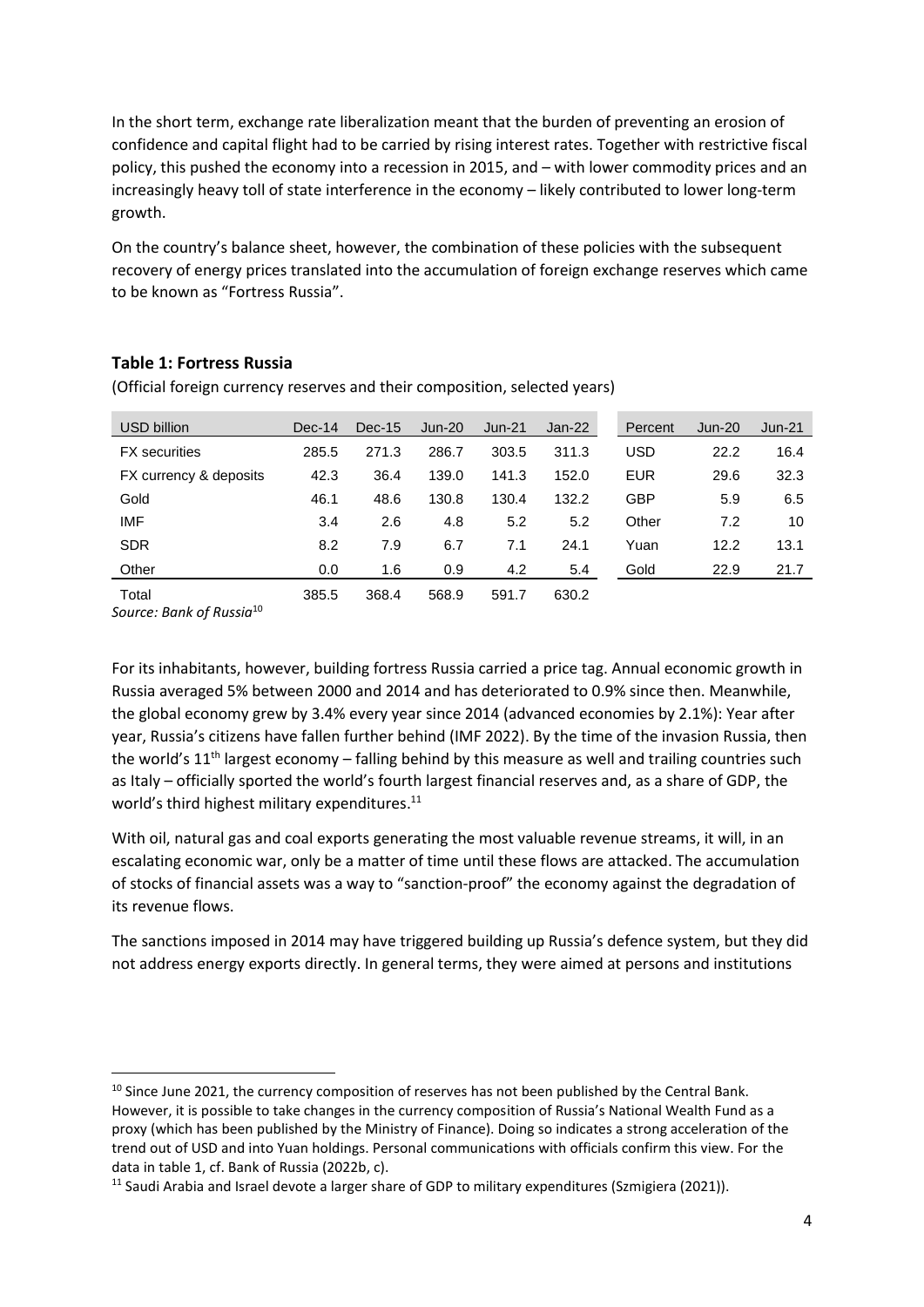supporting the annexation of Crimea and the separatist insurgency in eastern Ukraine. Energy was peripheral, with restrictions limited to long-term technology transfers and foreign investment.<sup>12</sup>

Eight years on, the contours of the conflict were clear to both sides. For the sanction-willing West, Russia's hard currency inflows were considered the key target of an economic war, and its stock of financial asset the main defence line.

In the run-up to the invasion, the 'sweeping' and 'unprecedented' measures promised in the event of an invasion, were typically described as a two-pronged pincer movement. The idea was to isolate Russia from the global financial system *and* constrain its commodity and energy exports. Both moves were aimed at curtailing the source of Russia's financial strength, its balance of payment surplus.<sup>13</sup>

#### **(b) Non-energy sanctions**

All is fair in love and war: The first round of coordinated economic measures by the alliance after the invasion was a surprise. Commodity and energy exports were not targeted at all; but the financial sector restrictions were more comprehensive than anticipated. Instead of degrading revenue flows, these measures degraded the stocks accumulated to protect them.

The key element of surprise was the freezing of assets of Russia's Central Bank. In an unprecedented step against a G-20 member, and a signatory of all the treatises and institutions comprising today's global financial architecture, a broad coalition of countries and their institutions (including non-NATO and non-G-7 members such as Japan or Switzerland) blocked all CBR assets within their respective jurisdictions. 14

An estimated 50-60% of the CBR's international reserves – currency deposits and securities held in commercial banks and central banks outside of China – was "frozen", leaving Russia in the main with Yuan-denominated assets, SDRs, plus (substantial amounts of) gold and cash in its vaults.<sup>15</sup>

Neutralizing these assets robbed fortress Russia of ammunition. It also had a direct effect on global energy markets.

First, the asset freeze reduced the credibility of Russia brandishing the threat of cutting its own oil and gas exports in order to harm the economies of the sanctioning alliance. In the long-term, the lack of a financial backstop will push Russia further into the unenviable position of a raw materials supplier forced to peddle its wares on the cheap. Bereft of market access, economic integration and financial assets, Russia will need all the foreign currency income it can get.

Third, in the short term, markets generally reacted with "self-sanctioning". For a large number of foreign companies (including energy producers), legal uncertainty, limitations on capital flows,

<sup>&</sup>lt;sup>12</sup> European Council (2022) contains a comprehensive listing and assessment of EU sanctions against Russia over Ukraine since 2014.

<sup>&</sup>lt;sup>13</sup> Cf. Gurvich and Prilepskiy (2015) for an early anticipation of these aims, and related modelling, in Russia.

<sup>&</sup>lt;sup>14</sup> The G7 (February 25) and Switzerland (February 28) announced asset freezes, the BIS suspended Russia's membership (March 10), and access to Russia's SDR assets at the IMF (20 billion, equivalent to 4% of the CBRs reserves) depends on China's willingness to trade them – a rather abstract option, given that access to Yuan is available without any international scrutiny, cf. Martin and Mohsin (2022).

<sup>&</sup>lt;sup>15</sup> According to the CBR, "every ounce" of its gold reserves is in Russia. So will be substantial US Dollar cash holdings, if part of Russia's pre-invasion strategy was to safeguard against a run on its banks. Access to Yuan (and likely to Western currencies as well) is available by utilizing existing currency swap lines with Chinese financial institutions.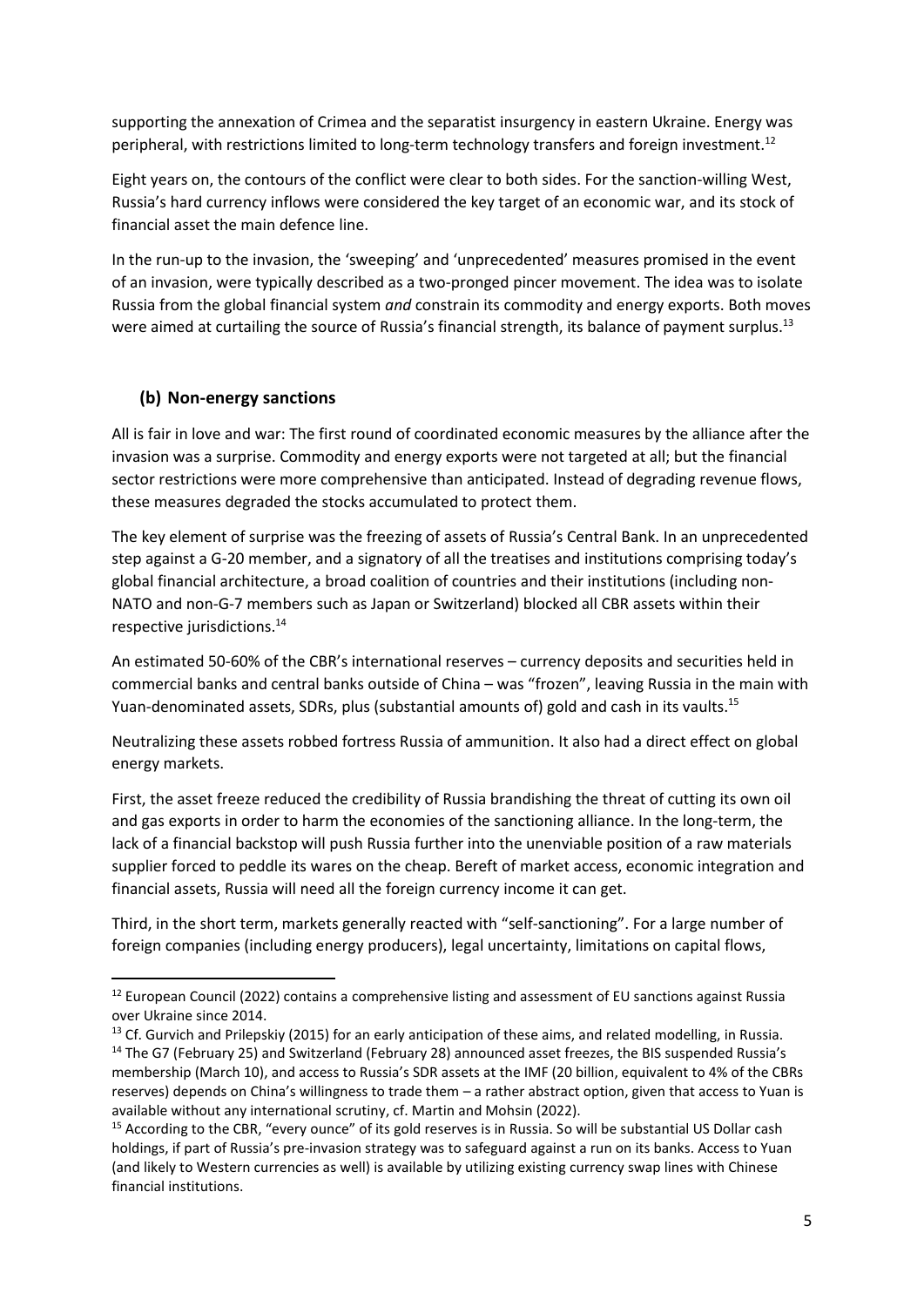unknown prospects concerning further sanctions and the risk of reputational damage, meant to close shop and leave immediately, although their activities had not been restricted directly.

The demand for energy from Russia declined for analogous reasons. With uncertainty about future sanctions and public pressure mounting, corresponding banks, letters of credit, or cargo insurance all but vanished. Traders were hesitant to take new shipments of Russian crude oil or petroleum products on their books. Fear of running afoul of the new regulatory regime and the disruption to reliable infrastructure for trade and finance combined to leave an estimated one third (2.5 Mb/d out of 7.8 Mb/d) of Russian oil exports without a buyer.<sup>16</sup> As a result, Russian oil exports (and later spotpriced coal), started to trade at a sizeable discount – even before they were sanctioned directly.

## 3. The Design of Energy Sanctions

If the goal of sanctioning energy production is to degrade the revenue flows of the producing country, the problem is that successful attempts at lowering local production will backfire, if they lead to global price increases large enough to damage the economies of the sanctioning countries. In the case of a very large energy producer such as Russia, this risk is the prime reason for countries not to take part in an export embargo.

Oil and coal are fungible and traded in globally integrated markets; natural gas is well on its way to establish such a market.<sup>17</sup> This introduces further complexity to the design of sanction regimes. As long as the phalanx of consuming countries is not closed and sanctions not universally enforced, fuel exports embargoed in one location will ultimately enter the global marketplace in another.

But in reality, this takes time. The physical reconfiguration of trade and production, the adjustment of crude quality, of shipping routes, contracts and, very importantly, of the global refinery configuration will cause large and persistent frictions even for the most globalized of fuels. Corrections will require clear price signals and instantaneous corrections will often be physically impossible.

Oil comes from different geographies, with different (but overlapping) quality characteristics, and it can be stored. In that respect, it is often joked, oil is like wine. However, volumes are larger, there are large indivisibilities in production and transport, and in the end, the demand for oil is always derived demand, usually for a refined product. Even so, sanctions will have a dual effect on oil prices, just as they would have on wine.

## **(a) The strategic target**

The larger and more permanent the disruption caused by an embargo, the larger and more time consuming the physical reconfiguration. The cost of the adjustment may hurt global oil consumers as well as the local producer under sanctions. A dual price signal indicates where the cost is falling, thus conveying the efficacy of sanctions: To the extent that sanctions successfully lower aggregate supply,

<sup>&</sup>lt;sup>16</sup> Initial estimates vary. The one quoted here is at the upper end and from the IEA (2022).

<sup>&</sup>lt;sup>17</sup> In 2020, for the first time, inter-regional LNG trade exceeded inter-regional pipeline trade in natural gas. The share of inter-regional trade in total gas consumption (pipeline and LNG) reached 25% (BP 2022).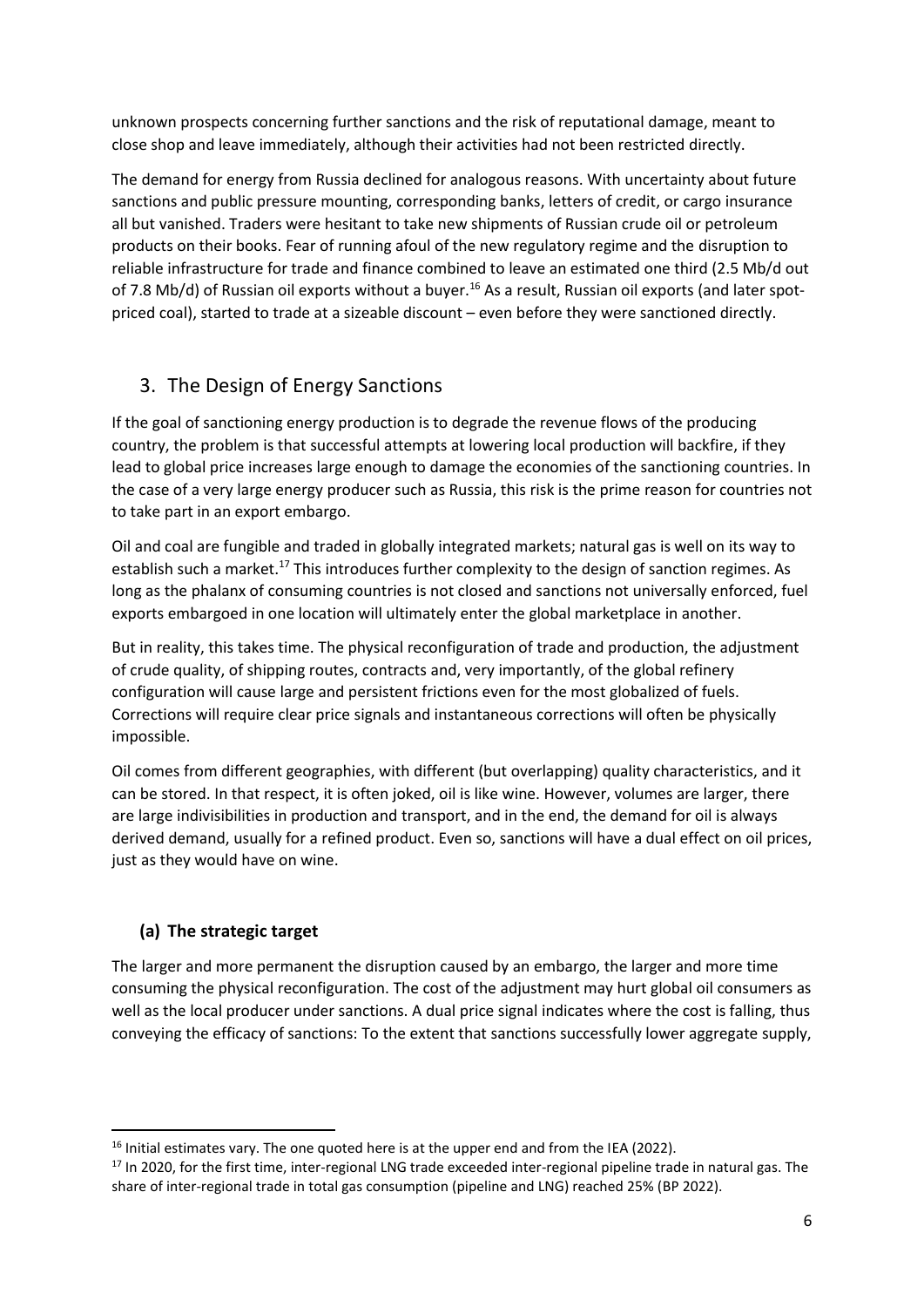the global price of oil will rise. To the extent that sanctions successfully diminish the demand for oil from a sanctioned location, the relative price of this blend will fall. <sup>18</sup>

The higher the increase in the global price of oil, the greater the pain for consumers everywhere. The lower the local relative price, the greater the pain for the exporter. The price differential may be a yardstick for the efficacy of energy sanctions, but subject to a constraint: The global price cannot be allowed to rise to a level which would harm the economies of the sanctioning countries.

It is important to understand these two separate effects: *The art of successfully calibrating energy sanctions is to maximize the price discount of the fuel under sanctions while curtailing volume demand, subject to constraining the global price increase so as to minimize damage to the economy of the sanctioning parties.* 



#### **Figure 1: The dual price effect of oil sanctions on Russia**

**Data source: Bloomberg** 

The dual price effect of energy sanctions is on display in Russia – both before and after energy sanctions proper had been imposed, indicating the extent to which the initial measures in the financial sector affected other segments of the economy (cf. Figure 1).

Immediately after the invasion, the first round of financial sector sanctions and the uncertainty they created reduced the demand for Russian oil and oil products by an estimated 2.5 Mb/d (out of total exports of 7.8 Mb/d). That much stranded oil opened the price differential between Urals Blend, the most prominent Russian type of crude, and Brent, the global benchmark. The associated shortfall in global supply moved the global price up at the same time. Both movements were substantial.

The global price increase (by the time of writing) had peaked on March  $8^{th}$ , 37% above February 23<sup>rd</sup>, the day before the invasion and 73% above the price at year end 2021. The differential – normally fluctuating around 2% - rose for longer and peaked on March 28<sup>th</sup> and 31<sup>st</sup> at 28%, compared to 5% on the day before the invasion and 2% at year end.<sup>19</sup>

 $18$  For a more detailed discussion, see Rühl (2022a), on which this argument is based.

<sup>&</sup>lt;sup>19</sup> We have, in this non-technical discussion, so far omitted explicitly analyzing a situation in which the price differential widens while both prices increase. To the extent that the local price increase overcompensates for volume losses, this would be a situation the sanctioned country could live with very well. Eyeballing the data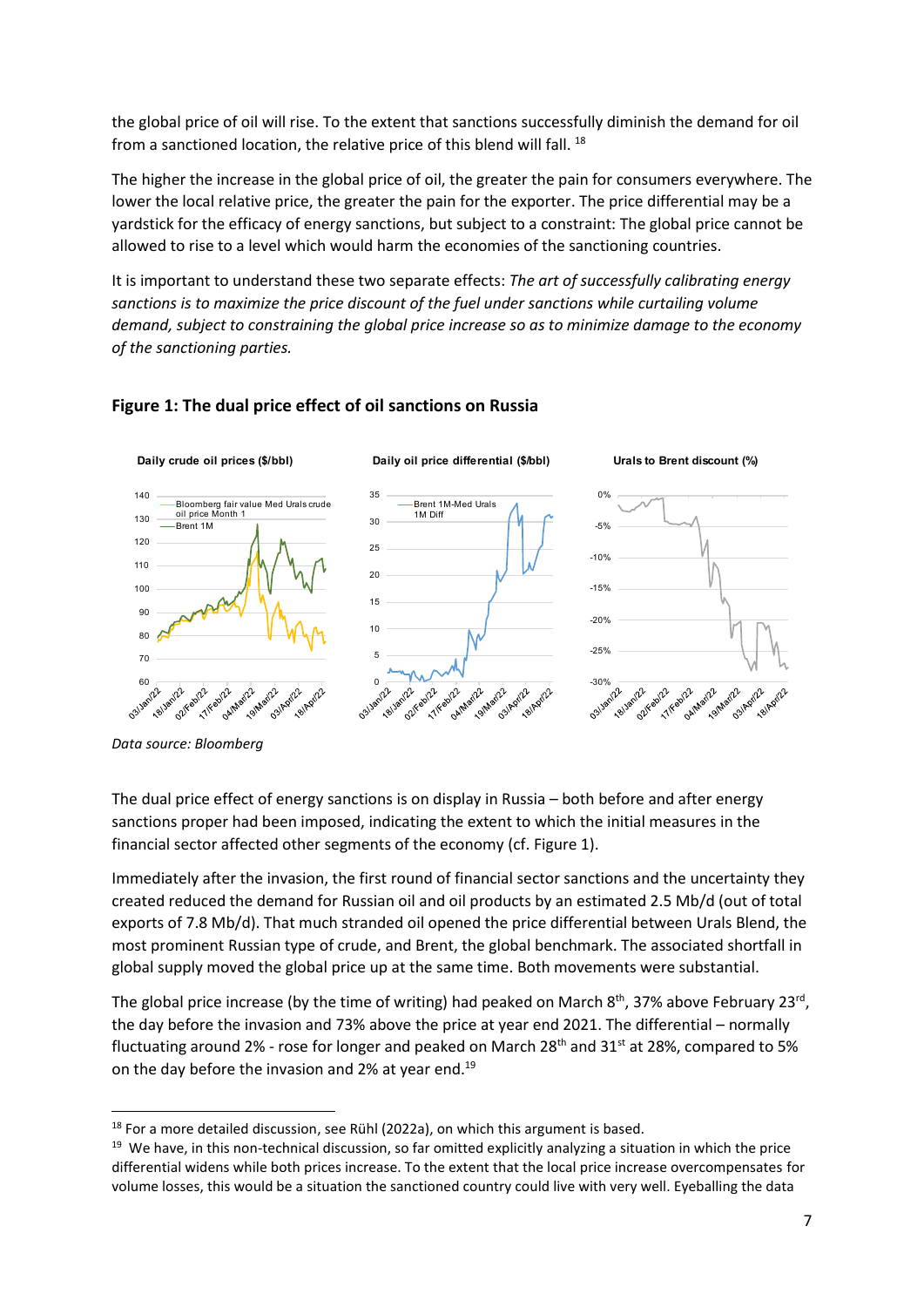The price data support a plausible narrative. First, the global price, proxied by Brent, started rising long before the invasion (likely also influenced by other factors), whereas the relative price for Urals fell markedly only afterward - indicating that markets to an extent had priced in the outbreak of hostilities (and an adverse impact on global oil supplies), but less so the severity of the sanctions imposed immediately afterward.

Second, the timing of the global price peak and the record discount suggests correct anticipations, based on effective communication. Both peaks coincided with major announcements, signalled in advance: On March 8<sup>th</sup>, the US government revealed the first energy sanctions since the invasion, namely a US moratorium against all fossil fuel imports from Russia. On March 31<sup>st</sup>, the release of 1 million barrels per day of the IEA's strategic petroleum reserve was announced, for the next 180 days. Both were drastic measures; and in both cases, prices retreated quickly from their records, as if indicating a degree of relief that there was no surprise. Finally, the most recent increase in the global oil price as well as the discount for Urals, is widely seen as indicating expected action by the EU on oil sanctions.

#### **(b) The need to escalate**

Without further action to depress the demand for Russian oil exports, the current discount will be temporary.

Markets are good at adapting to new rules of the game. Workarounds to current financial sector restrictions will be found, including alternative channels for payment flows, and arrangements for cargo insurance and legal recourse. As the new infrastructure emerges, the discount on Russian oil will gradually evaporate, safe for a permanent mark-up to reflect higher transaction costs. The flows of crude and diesel which the US used to import will go elsewhere, directly or indirectly replacing oil now shipped to the US in its stead.

Without further action, the present adjustment will become just a temporary deviation. Ultimately, a lasting reduction in Russia's revenues will require sustained production cuts.

It is easy to see why. Oil markets are competitive. A fungible commodity in a globally integrated market will always be redirected to its highest valued use and re-equilibrate with a new set of relative prices. With China, India and many smaller countries in need of low-priced oil and able to import Russian oil with impunity, the adjustment becomes a matter of the time it takes for the physical infrastructure to adapt. After that, the income from commodity exports will continue to

underlying Figure 1, it seems at first sight as if the financial cost of the sanctions so far has been smaller for Russia than for the alliance: By mid-April, the dated Brent price for the month (\$106/barrel) was \$21 higher than for January (\$85 per barrel), whereas Urals traded only \$3 lower than in January (\$81 vs \$84 per barrel). However, this does not allow for the conclusion that the sanctioning parties had larger financial losses than Russia. Allowance must be made for Russian volume losses (2.5 Mb/d), and the financial losses have to be made comparable, e.g., by expressing them as a share of GDP. Under those conditions, plus the additional simplification that all traded oil is crude oil, the G7 show additional import costs of 0.6% of GDP per annum, while Russia has lost revenue of about 5% of GDP. (This calculation barely qualifies as a rough indicator. It assumes no change beyond the initial (observed) impact of the financial sector sanctions. It was, however, repeated three times, with GDP and oil parameters for 2019, 2020 and 2021. Results for the G7 stayed at 0.6%, results for Russia varied between 4.6 and 5.5%.)

Any advantage of this nature to a country under sanctions would likely be a temporary aberration, since a higher global price will eventually attract additional supplies, bringing the price back down again.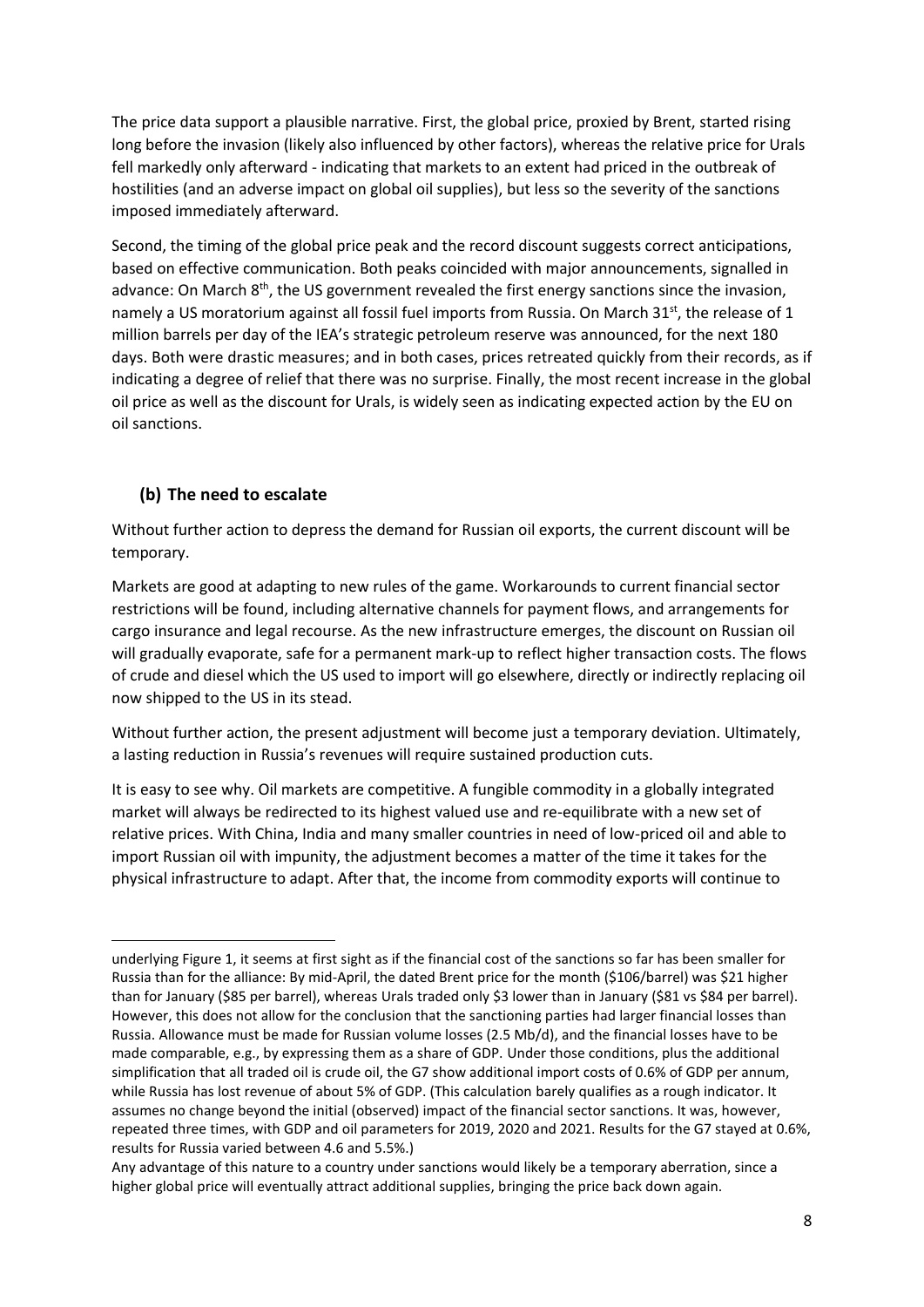flow – and, given the decline of other imports into Russia, presumably rebuilding financial reserves even faster than the first time around.

It is therefore only a matter of time for the question of how the Western alliance can address the energy complex directly to be back on the agenda. To affect Russian revenues in the short term, by preventing a new equilibrium under new trading rules and infrastructure from being established and competing away the discount (and the global price increase), requires the expectation of escalating embargoes. In the long term, it requires closing the phalanx of countries banning imports of Russian energy.

For now, the most important signal sent by a persistent discount, is the expectation of further shocks to the system.

## 4. Oil and the Economy

This analysis leads to two strategic objectives. The first is the need to prevent an increase in the global price of oil so steep that it would damage the economies of the sanctioning alliance. The second is the need to keep the pressure on, to enforce volume cuts and trigger price discounts to limit Russia's export revenues and keep the system from stabilizing. Difficult as the first assessment may be, it makes little sense to move to the second without any idea of what headroom there is.

The interface between production cuts and global economic activity can, in turn, be broken down into two links. The first is the effect of production cuts on prices, the second the effect of oil price changes on global economic activity. Each of these has been the subject of considerable academic research; it is fair to say that both fall into the category in which conclusions have to be prefaced by "it depends".<sup>20</sup>

Mindful of these limitations, it is still possible to establish a roadmap laying out the main factors that matter for political or commercial decision-making in the present situation.

#### **(a) Safety valves on the supply side**

The price effect of sanctions limiting oil production in one location will depend on the (perceived) ability of the global system to generate additional supplies from elsewhere, and on the timing of this response. At present, at least four principal safety valves exist, in addition to the general notion of higher prices boosting investments down the road.

• The Strategic Petroleum Reserve (SPR): Including the recently announced release, the SPR holds 1.5 billion barrels of crude and products in between the member states of the IEA. Just eyeballing this number, without regard to practicality, this is equivalent to 15 days of global oil consumption, 192 days of total Russian oil exports, 333 days of Russia's oil exports to Europe (OECD), or 1,500 days of adding the 1 million barrels per day to global markets which have already been announced (for 180 days). Sometimes mocked as a stop-gap measure (because eventually it will have to be replenished), in terms of economic warfare, this is in effect a powerful instrument. 21

<sup>&</sup>lt;sup>20</sup> A small selection of examples includes Baumeister et al (2009), Blanchard and Gali (2007), Cashin et al (2014), Kilian (2009), Hamilton (2011).

 $21$  For a timely assessment of the SPR's capability, see IEA (2022b).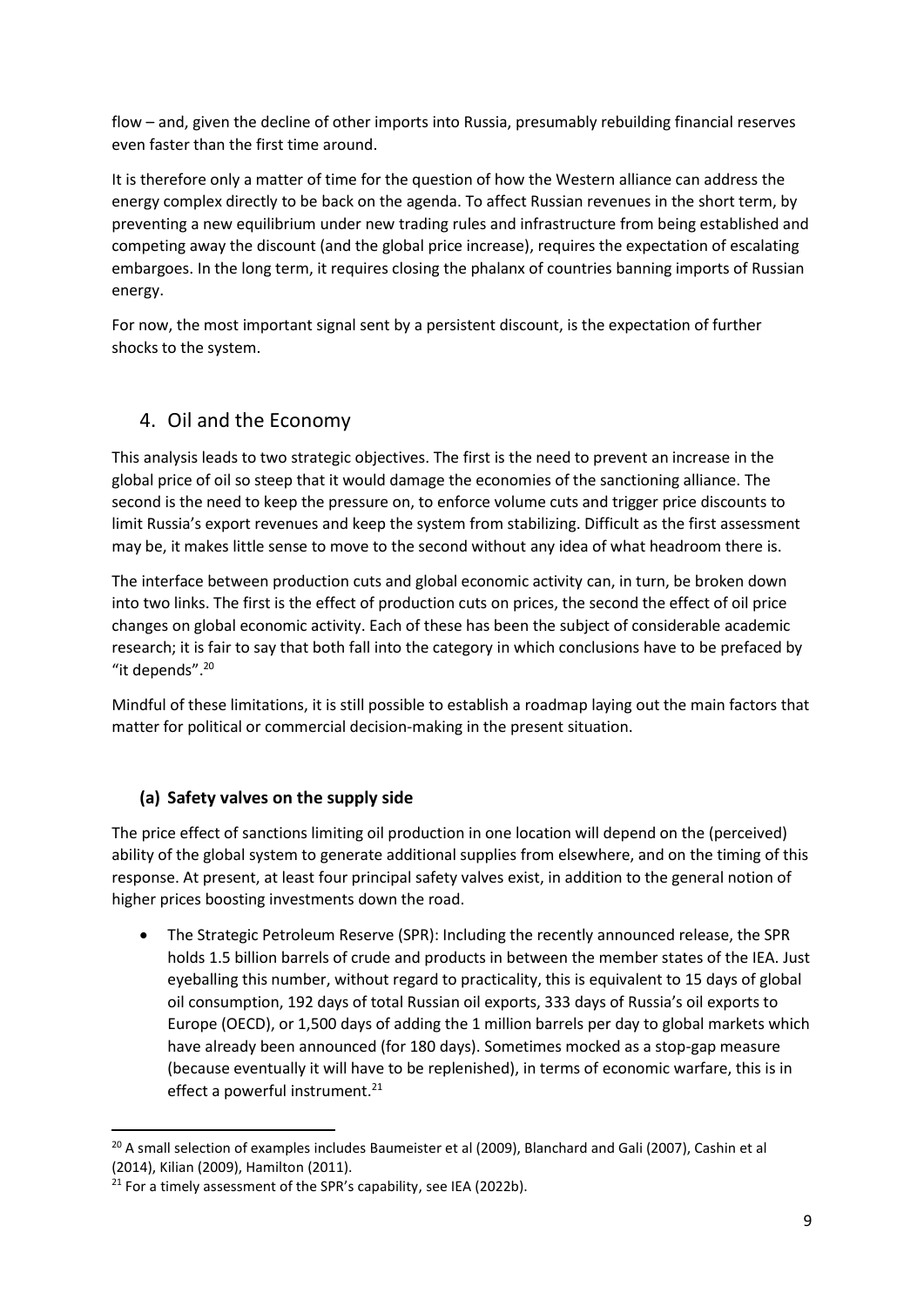- OPEC members under sanctions: A return to the nuclear agreement and the cancellation of oil export sanctions against Iran, as well as a resolution of the impasse in Venezuela, would add a consensus estimate of about 1 Mb/d immediately (mostly from Iran), with more to come as production facilities are restored. These numbers are subject to considerable uncertainty, as are the prospects for a political solution in both cases. Efforts to restore peace in Libya (0.3 Mb/d) and Nigeria (0.5-0.7 Mb/d) also have the potential for small but rapid supply responses.
- Core OPEC members: Saudi Arabia, the United Arab Emirates and Kuwait together have an estimated 4-5 Mb/d of spare capacity, available immediately. From this should be deducted the safety cushion of at least 2-2.5 Mb/d traditionally held by Saudi Arabia. It will require political effort to accelerate it, but eventually the remainder will become available.
- US domestic production: For a variety of reasons, the response of shale oil production to the price recovery since the pandemic has been less than ebullient. It also had to cope with the current administration's desire to restrict shale oil output growth for climate policy reasons. Adjusting domestic energy policy to maximize domestic production would add at least 3 Mb/d over the next 18 months.

The picture which emerges is not one which would allow the replacement of Russia's exports in one fell swoop. The safety valves sketched above are policy dependent, have different timelines, and are tilted toward crude. Nevertheless, they can be activated on short notice. The global refining system is unlikely to become a bottleneck. These are stopgap measures – to be deployed in addition to the global supply response to high prices.<sup>22</sup>

In sum, there is sufficient oil available now, and certainly enough below ground in the longer term, to significantly tighten Russia's exports in short order, and eventually even to replace its crude and product exports. It may not be efficient, but it can be done. Ratcheting up the pressure on Russia's exports, as we have seen, will have to happen to maintain a discount on its price; and eventually, to start denting its export volumes more seriously, while the global trading and production system adjusts. The long-term ability to replace Russian production gives credence to the idea.

## **(b) The real price of oil**

The links between oil prices changes and global economic activity are harder to discern. A number of observations can indicate the lay of the land; and may be useful for the judgement calls that need to be made – under present circumstances perhaps more so than models surrounded by walls of caveats.<sup>23</sup>

Oil prices so far (not all of this due to the war) have increased by less than natural gas or coal prices. Gas prices in Europe have roughly tripled over last year's already high average. They peaked in early March 2022 at the equivalent of \$400 per barrel of oil. Oil prices are less removed from historical norms.

The impact of oil price changes on economic activity depends on a country's initial conditions and two key transmission channels. In terms of initial conditions, it matters whether oil prices are driven

<sup>&</sup>lt;sup>22</sup> In 2021, 3 Mb/s out of total Russian oil exports of 7.8 Mb/d were refined products. IEA (2022c) contains more detailed information on scope and composition of Russia's energy, including oil exports. See also Finley and Krane (2022) for an insightful early discussion of ways to replace Russian oil.

 $^{23}$  The following section draws on Rühl (2022b), where more detail on the oil price–economy nexus can be found.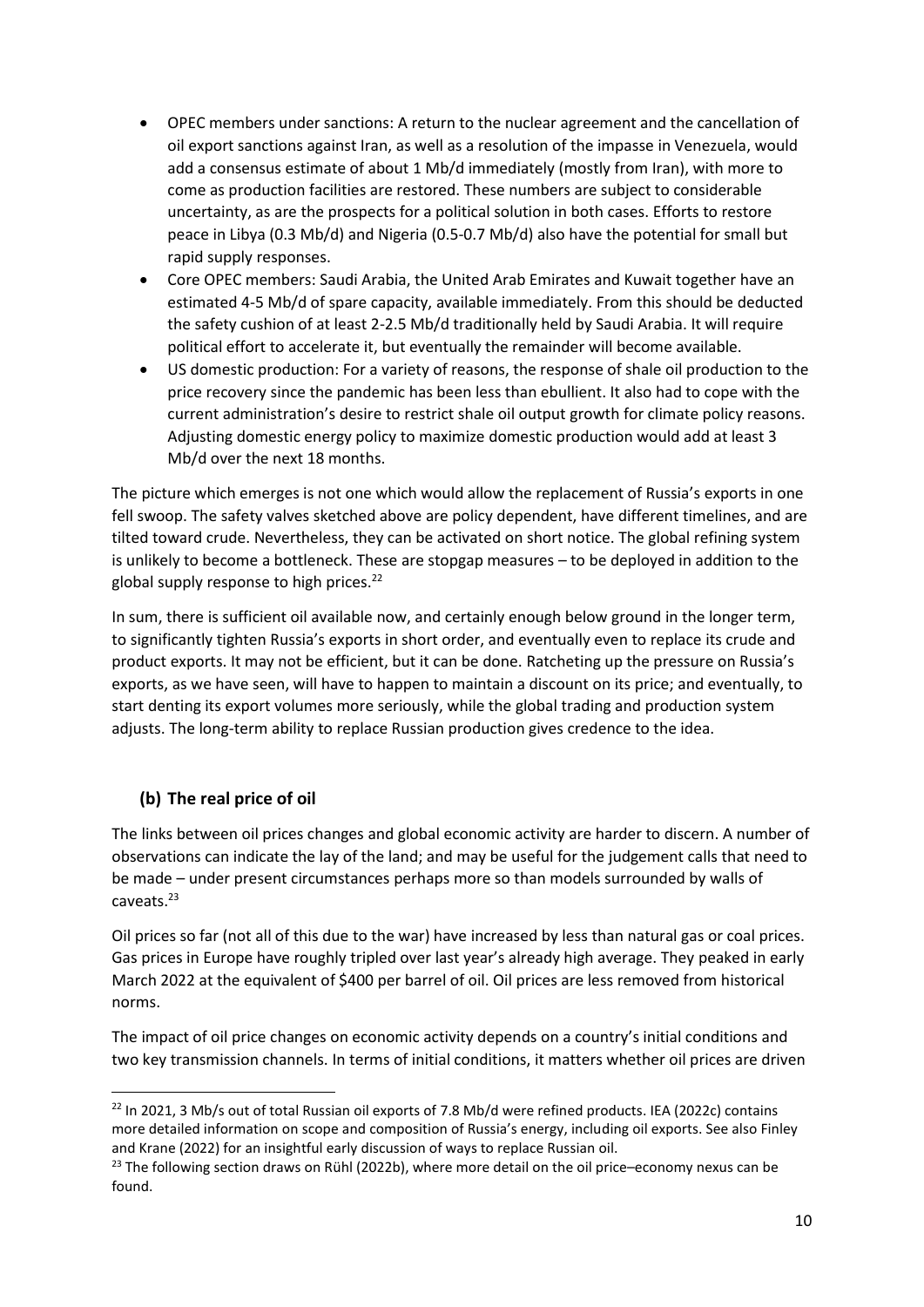up by strong economic growth, as happened between 2004 and the Great Recession in 2008; or if rising oil prices, caused by other factors, hit an already faltering economy, as was the case during the oil price shocks in the 1970s. Consuming countries cope better with relatively expensive energy in the former scenario.

In today's economic environment, this should be a call for caution—but at a closer look, more so for China and other non-sanctioning, energy-importing emerging market economies than for the core members of the sanctioning Western alliance. At the time of the invasion, Europe and the US were rebounding strongly from the depths of the COVID-related recession. China's economy, however, is increasingly constrained by its zero-COVID policy, and many other emerging markets have yet to see a full recovery.

From a balance of payment perspective as well, China (and India) are more vulnerable than Europe or the US. In China, net imports as a share of GDP are similar to those of the EU, but oil consumption is rising. In contrast, in the geographic boundaries constituting today's EU, oil consumption has peaked back in 1979. In the US, exports and imports are large, but roughly balanced.

Oil intensity is higher in emerging markets as well, and higher specifically in India and China, than in the G7, the core of the sanctioning economies – again implying that oil price variations will have more of an impact on non-sanctioning than on sanctioning economies.<sup>24</sup>

Of the two main transmission mechanisms by which oil price changes affect economic performance, the first one is indirect – but highly relevant at this point of the economic cycle. High oil prices may influence inflation and therefore the interest rate needed to bring inflation down again.

The link is not limited to periods of price increases. Once prices stabilize or fall, their impact on the rate of inflation reverses. In periods of great volatility, the net effect becomes hard to discern. The volatility of commodity prices is the reason why central banks tend to exclude food and energy from their favorite inflation gauges. A gradual tightening of Russia's oil exports, a staggered deployment of the safety valves, the slow adjustment of physical infrastructure, and the reaction of demand, are unlikely to combine into a straight-line increase of oil prices, and more likely to create an irregular, volatile pattern. Persistent, secular upward movements will have to be managed and, in a phase of tightening monetary policy, central banks will have to be engaged.

The second, direct impact on economic activity is harder to gauge. It starts from the observation that it still takes almost 65 litres (17 US gallons) of crude oil to produce \$1,000 worth of global GDP. Oil remains the world's dominant fuel. Changes in the relative price of such an important input weigh on global economic activity.

However, historic data suggest some breathing space. To see it, one has to keep in mind that the widely used comparison of oil prices over time in nominal terms is misleading. A \$100 oil price today is obviously not the same as a \$100 oil price ten years ago—but the difference is more than just inflation.

<sup>&</sup>lt;sup>24</sup> In 2019, the OECD, EU and US had oil intensities (barrel of oil per \$1000 of GDP) of 0.34, 0.26, 0.35; the Non-OECD, China and India of 0.54, 0.36, 0.71, respectively.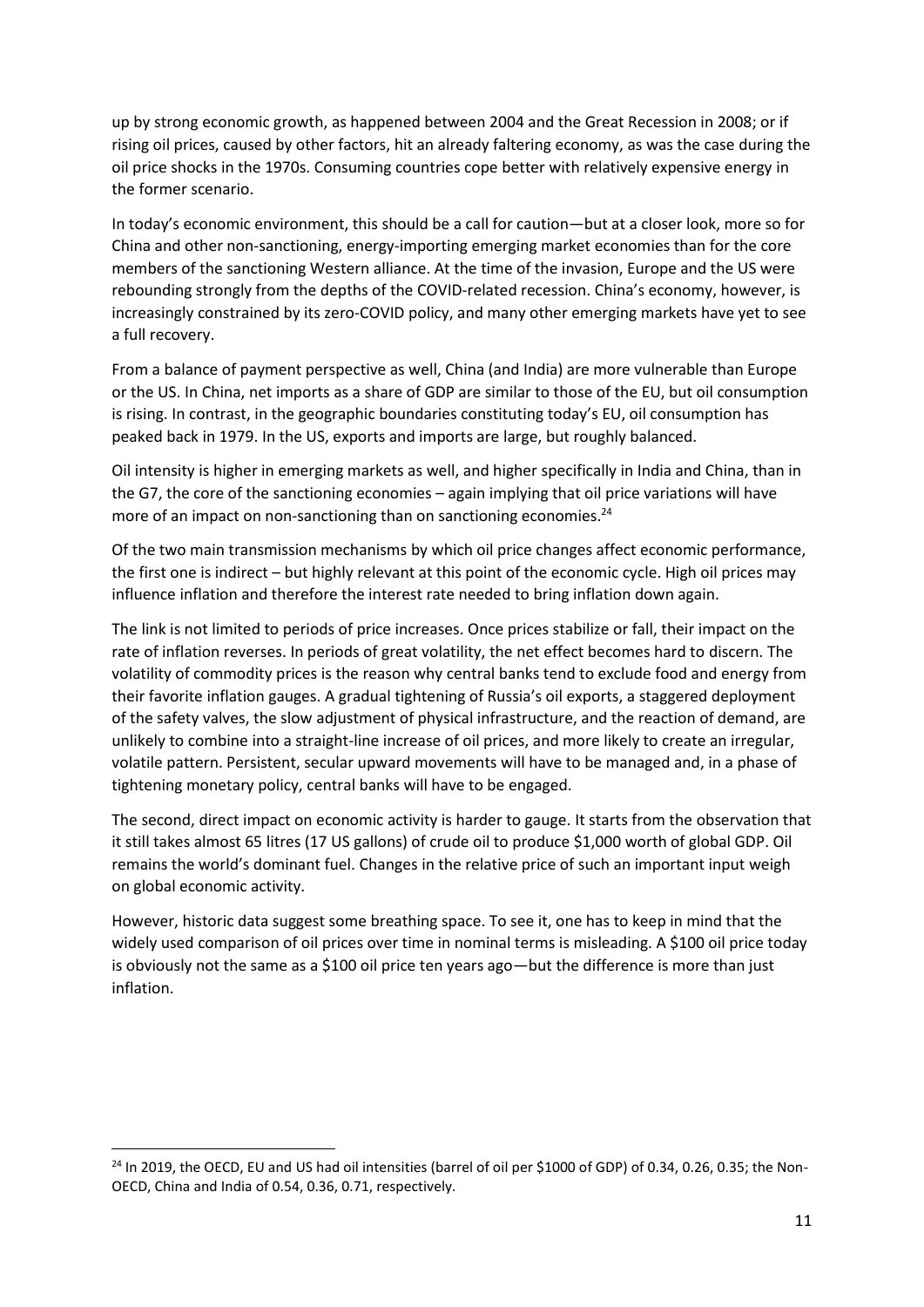

#### **Figure 2: The price of oil, adjusted for inflation and oil intensity**

*Data source: BP (2021), Oxford Economics (2022), Rühl (2022b)*

When calculating the economic impact of changes in labor costs over time, it is common to use unit labor cost to encapsulate productivity improvements. In a similar manner, the efficiency with which oil is used, in transport and in production, increases year after year, and in strikingly regular fashion. Factoring in these efficiency improvements yields a more accurate measure of real oil price changes over time.<sup>25</sup>

By this metric, the average price in 1979, the year when high prices are widely credited with having caused a recession, was the equivalent of more than \$250 per barrel in today's prices (2020 dollars). The highest nominal price ever recorded—\$148 in 2008—becomes almost \$220 today, in inflation and efficiency-adjusted terms. The (very stable) average annual prices during the high price period of 2011–13 translate into almost \$150 per barrel in today's terms. Note that this was a three-year period without a recession.

This is admittedly a rough and ready measure and not meant to replace more detailed studies of the price elasticity of output growth. But it provides a useful historical perspective, suggesting that there is no need to reach for the panic button at current prices. From this perspective, it was not a reckless gamble for the US to declare a moratorium on Russian oil imports at prices above \$100 per barrel; and there is, especially after the SPR release, room for others to follow.

<sup>&</sup>lt;sup>25</sup> The argument is based on Rühl and Erker (2021), which contains detailed data on the underlying relationship between oil consumption and GDP.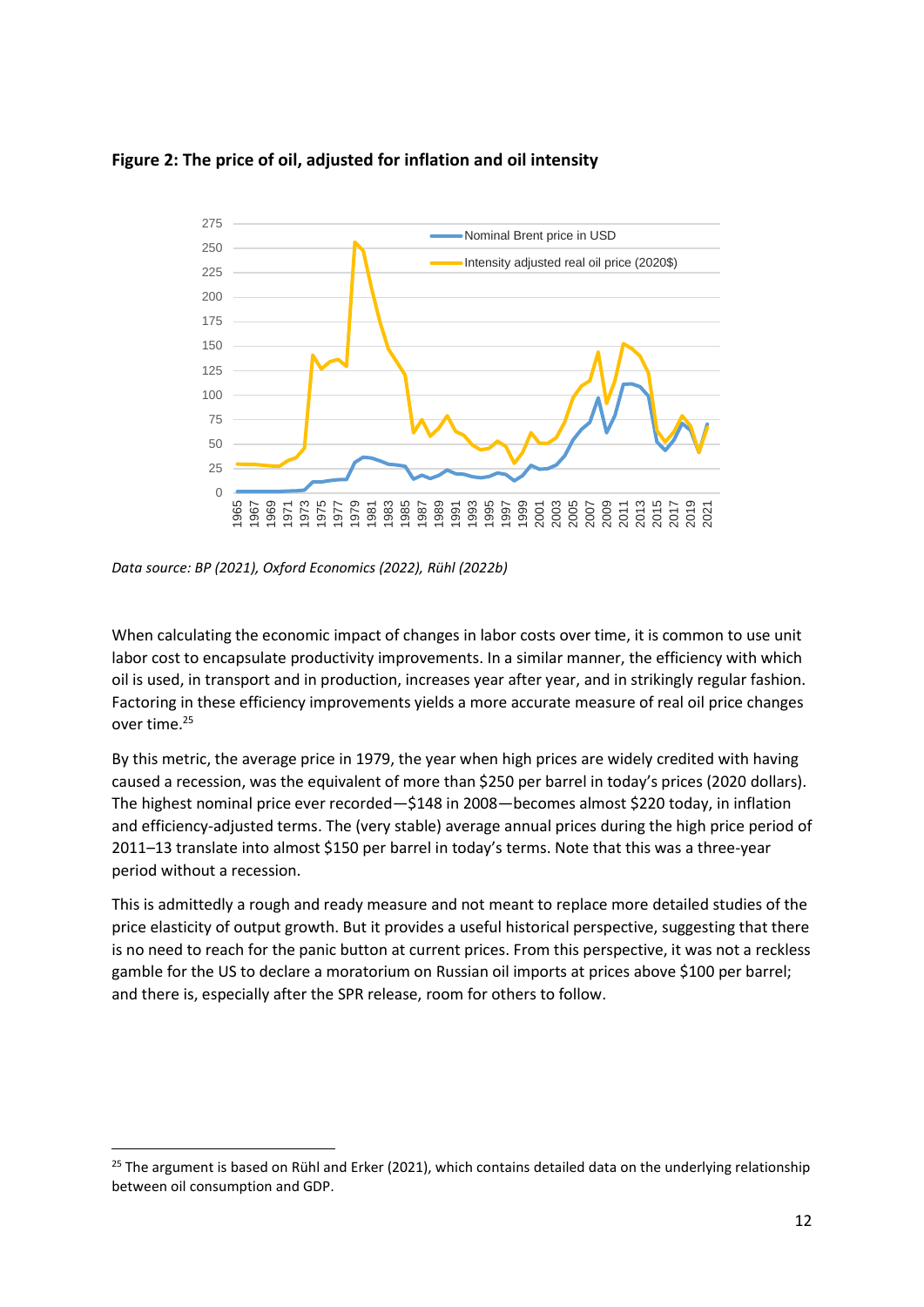# 5. How to Optimize an Oil Embargo?

For economic warfare to be successful for the allies, an export embargo of the world's most important fuel will have to be established, on a scale so large that it risks the well-being of the world's most important economies.

The first move in this very public warfare was successful in driving a wedge between the sanctioned price and the global price of crude oil. However, it will do little to reduce Russia's revenues by reducing export volumes. Re-equilibrating global oil markets will compete away the discount, if no further tightening is introduced. Meanwhile, (historic) data suggests the global oil price is not at a level close to harming the economies of the sanctioning parties; and there are buffers of spare capacity as well as inventories of crude and oil products in the system.

Everything seems to suggest that imposing further, direct sanctions on Russia's oil and gas exports is the order of the day. There is, however, a little discussed but important strategic question on how to accomplish this most effectively.

#### **(a) Sanction-picking vs sanction enforcement**

The current sanction regime differs conceptually from the design of previous episodes, not only in size or scope.

All sanctions in place and all moratoria announced so far have been decided upon by individual nation states in a decentral and voluntary manner. There are no enforcement mechanisms. Even countries wanting to increase Russian energy imports, can do so with impunity.

The US has declared a unilateral moratorium on all Russian energy imports;<sup>26</sup> the UK announced the phasing out of Russian oil (not gas), the EU of two-thirds of Russian gas (not oil); and Germany added coal to an ever longer list of individual moratoria. Perhaps by happenstance rather than design, the discussion has moved from the centralized, mandated approach of previous sanction episodes, to 'sanction picking', with individual countries unilaterally imposing import restrictions they feel they can afford, and on selected fuels across the whole commodities spectrum, including oil and gas.

This is a far cry from the sanction regimes developed previously. Oil market sanctions against Iraq, Venezuela and especially Iran, increasingly came to be characterized by a 'one size fits all' approach with progressively more centralized decision making (in the US) and the need to introduce strong measures to enforce sanction decisions. Over time, secondary sanctions have emerged as the weapon of choice to deter violations of the primary sanction regime.

In the economic battle between the world's largest economies and its largest energy exporter, sanctions need to be tightened, but gradually. The question is whether decentralized, unilateral sanction picking or centralized, mandatory sanction enforcement is better suited to find the optimal pathway. The answer is that the most promising strategy will utilize the voluntary approach first (as long as Russian energy exports are large enough to impose a systemic threat on the sanctioning countries) and mandated sanction enforcement later (when their disappearance no longer threatens the sanctioning economies).

<sup>&</sup>lt;sup>26</sup> Not because the US is energy independent but because Russian imports accounted for only a relatively small share of US gross imports (8%). US oil trade with the rest of the world is substantial, and its petroleum trading position balanced only in net terms.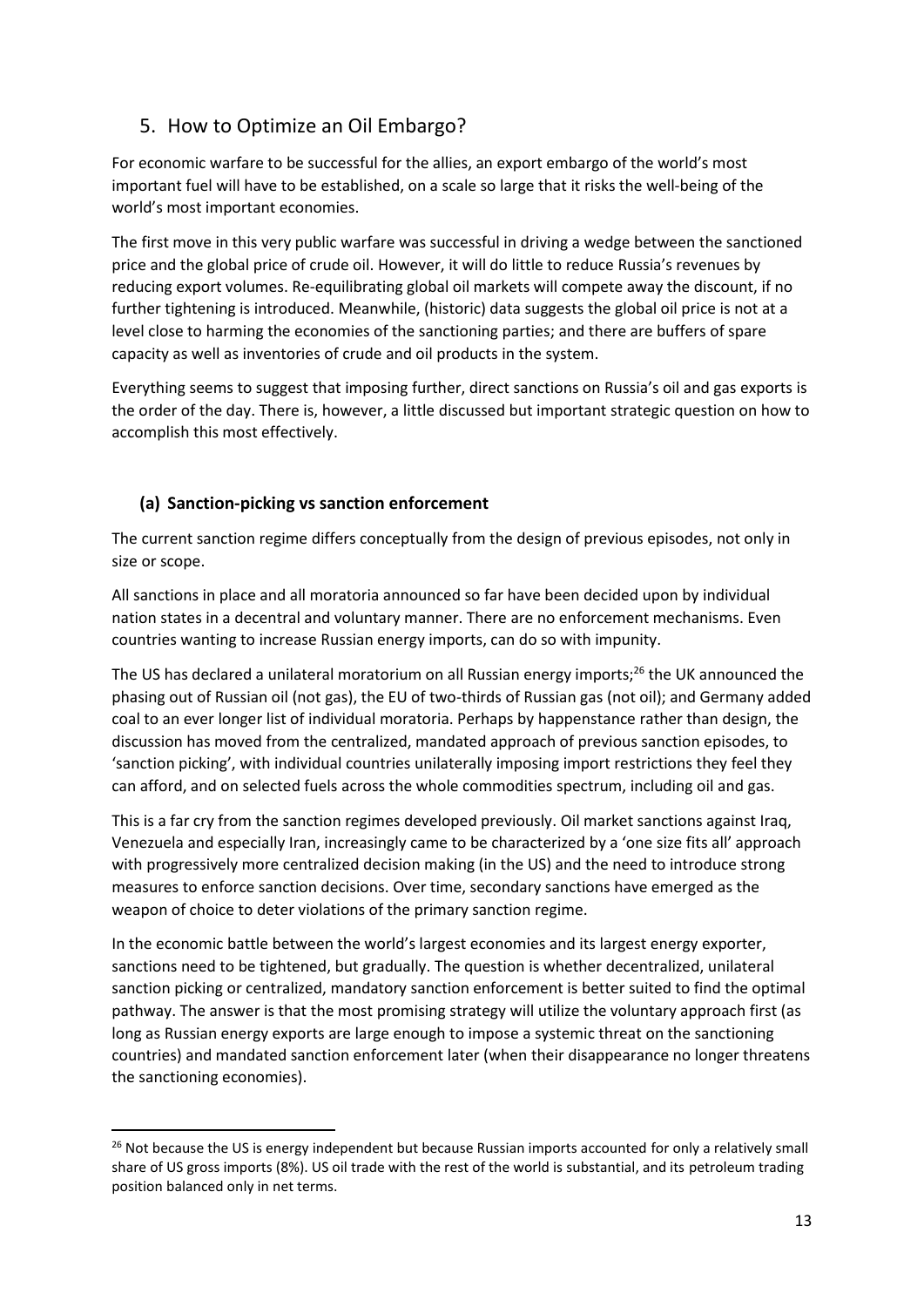In the US, a political discussion about the need to reinforce the stance against Russia increasingly expresses the desire to impose secondary sanctions, to dissuade China and India (and many smaller energy importing economies), from the temptation of cheap Russian fuels. By now, a well-developed toolbox exists to circumvent secondary sanctions, by creating special purpose vehicles and the like. However, the true cost of imposing secondary sanctions goes beyond monitoring and enforcement. In the short term, it may push others closer to Russia. Over the long term, it will deepen the wrong sense of economic rivalry (and how it is resolved) with countries which are subjected to the threat of secondary sanctions, thus creating the potential for more economic warfare later.

Meanwhile, the EU is battling its own version of a mandatory approach to sanctions. The European Commission is debating whether and how far to restrict oil imports into the EU. By its rules, trade restrictions in energy (of which sanctions would be a part) on private companies can only be enacted by the bloc as a whole, not by individual countries. With the Commission's need for unanimous decision-making, and some countries sceptical toward stringent restrictions of oil imports, the outcome is predictable: The efficacy of sanctions would be better served if the need to agree on the lowest common denominator could be suspended and replaced by allowing for unilateral decisions across fuels. Without having to bargain for quotas, the aggregate outcome should be superior.

As long as it does not lead to an accumulation of unfulfilled promises, sanction-picking may become a commitment device, signalling the trajectory ahead. And if it does, revealed political preferences are probably better than hidden ones.

The rational for sanction-picking emerges also in discussions around pipeline imports of natural gas to Europe. This gas is produced in Western Siberia. Because there are no gas pipelines eastward through Siberia, pipeline exports to Europe cannot be re-directed to Asia. Gas unwanted in Europe remains stranded, with no possibility of generating revenues for Russia.<sup>27</sup> However, for Europe, to cut off these imports in one go entails the systemic economic and political risks flagged above.

These are the circumstances under which the gradual scaling down of gas imports – unilateral sanctions by country, or over time, if Europe acts as one player – is the best option. As long as the commitment (and the schedule) to scale down is credible, it is not economically rational for Russia to retaliate by curtailing pipeline exports before Europe does.<sup>28</sup> Once the gas flows are small enough for their disappearance to no longer threaten the economies of the importing countries, sanctions can be enforced (and why not at various levels).

Given the scale of Russia's global energy supplies, a gradual approach to drive down volumes, keep pressure on relative prices, and protect the economies of sanctioning countries is called for. This is best pursued in a voluntary, decentralized and unilateral manner. For this to work, the commitment to scale down has to be credible, the schedule consistent, and the willingness to spend resources on enforcement later on beyond doubt.

The time of mandated sanctions which are enforced does come later. For enforcement to work, it has to be credible. It will be credible once the threat of cutting energy exports by the sanctioned

<sup>&</sup>lt;sup>27</sup> The US has pledged shipments of 30 bcm of natural gas into Europe to help address these risks. However, even that would be possible only as part of a grand political bargain, persuading Asian importers to forgo already contracted shipments of liquified natural gas (LNG), to allow them into Europe instead (and to replace them with coal in Asia). Cf. Collins et al. (2022).

<sup>&</sup>lt;sup>28</sup> Always with the caveat, of course, that economic rationality may not rule the day under conditions of duress. To be precise: It may be rational for Russia to cut off its gas exports despite financial losses, for example if this improves its credibility at other points of the economic conflict.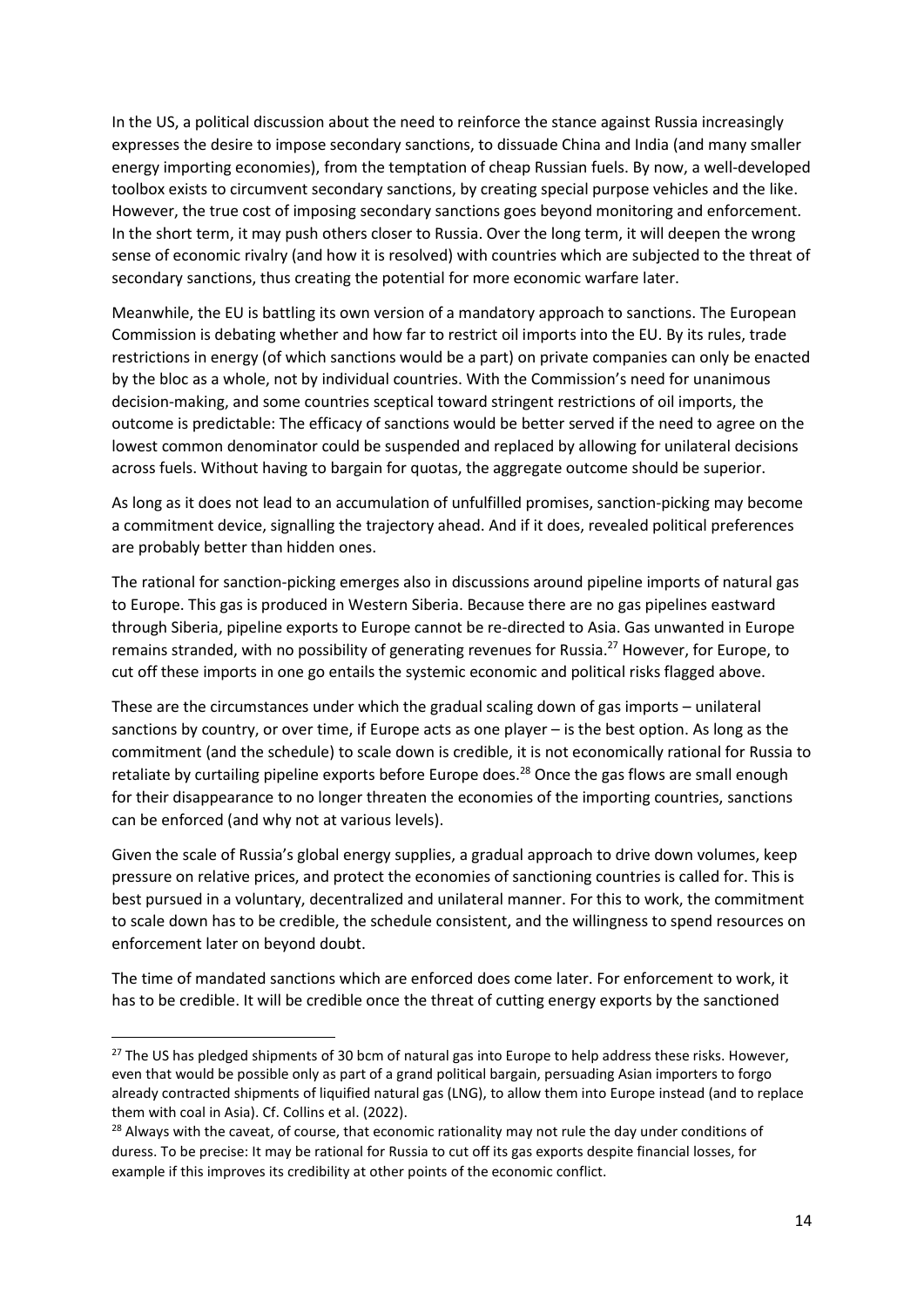country is no longer a threat to damage the economy of its adversary beyond what it is prepared to endure.

## 6. Conclusion

.

The war in Ukraine is less than two months old. From the early planning stages, economic warfare has been one of its key components. It pitches the core of the world's richest countries against the world's largest commodity exporter. Under the circumstances, energy export sanctions are and will remain one of the most important tools the Western alliance can deploy.

As time goes by, economic warfare is likely to become more important. Its effects will emerge over the long term, but they depend on choices made today.

This paper has traced the short history of attempts at establishing an embargo of Russian energy exports, from the early indirect success via disruptions of the financial sector, to the question of how the future path of sanctions should progress. Is it preferable, to continue today's unilateral and voluntary decision making, with embargoes established country-by-country, for fuels they select; or is it preferable to have a centralized strategy of mandating sanctions and enforcing them?

The conclusion drawn here is that to optimize the path toward an encompassing embargo, the voluntary approach is called for first, while enforcement should be administered later in the process. If that switch happens too early, because the old instincts of centralization prevail – of enforcement in the US, of unanimity in the EU – it will be to the long term detriment of the anti-war alliance.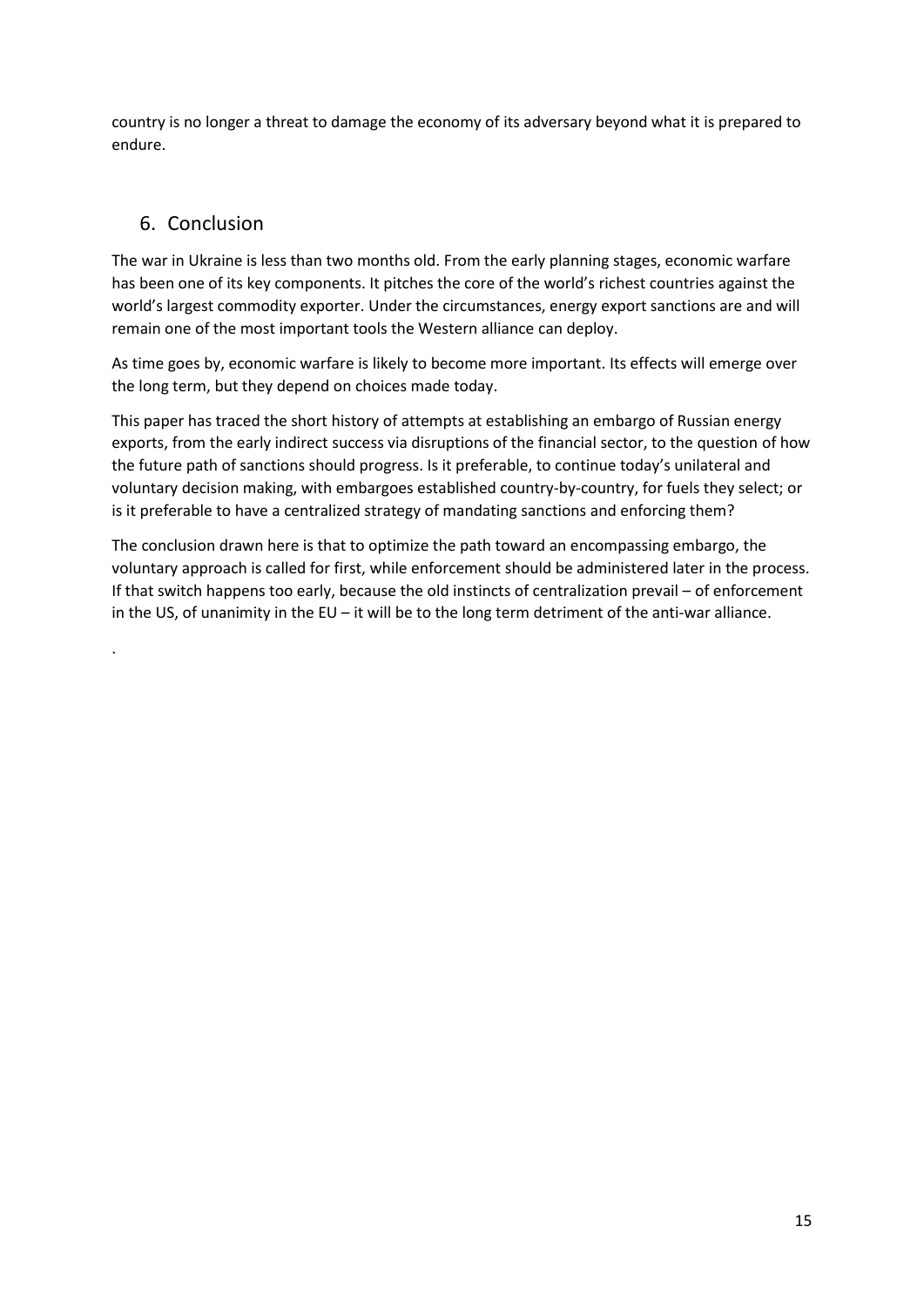#### **REFERENCES**

Bank of Russia (2022a). Monetary Policy Goals and Principles, online at: [https://www.cbr.ru/eng/dkp/objective\\_and\\_principles/](https://www.cbr.ru/eng/dkp/objective_and_principles/) (last accessed on April 29, 2022).

Bank of Russia (2022b). Foreign Exchange and Gold Asset Management Report, Selected Issues No. 3 (2015), No. 3 (2016), No. 1 (2022), online at: [BoR Operations | Bank of Russia \(cbr.ru\)](http://www.cbr.ru/eng/analytics/oper_br/) (last accessed on April 29, 2022).

Bank of Russia (2022c), Statistical Bulletin, No.2 2022.

Baumeister, C., Peersman G., Robays I. ( 2009). The Economic Consequences of Oil Shocks: Differences across Countries and Time, Paper presented at a conference jointly hosted by the Reserve Bank of Australia and the Centre for Applied Macroeconomic Analysis at the Australian National University.

Blanchard, O., Galí J. (2007). The Macroeconomic Effects of Oil Price Shocks: Why Are the 2000s So Different from the 1970s?, NBER Working Paper no. 13368.

Bown, C (2022). Russia's War on Ukraine: A Sanctions Timeline, Peterson Institute for International Economics, online at[: https://www.piie.com/blogs/realtime-economic-issues-watch/russias-war](https://www.piie.com/blogs/realtime-economic-issues-watch/russias-war-ukraine-sanctions-timeline)[ukraine-sanctions-timeline](https://www.piie.com/blogs/realtime-economic-issues-watch/russias-war-ukraine-sanctions-timeline) (last accessed on April 29, 2022).

BP (2022). Statistical Review of World Energy 2021, online at: [https://www.bp.com/en/global/corporate/energy-economics/statistical-review-of-world](https://www.bp.com/en/global/corporate/energy-economics/statistical-review-of-world-energy.html)[energy.html](https://www.bp.com/en/global/corporate/energy-economics/statistical-review-of-world-energy.html) (last accessed on April 29, 2022).

Cashin, P., Mohaddes, K., Raissi M., Raissi, M. (2014). The Differential Effects of Oil Demand and Supply Shocks on the Global Economy, Energy Economics, Vol. 44 (July).

Collins G., Medlock K, Mikulska A, Miles S, (2021). Strategic Response Options If Russia Cuts Gas Supplies to Europe, Rice University, Baker Institute for Public Policy, February, online at: <https://www.bakerinstitute.org/media/files/files/185d955f/ces-pub-strategic-options-022122.pdf> (last accessed on April 29, 2022).

European Council (2022), Infographic – EU Sanctions Against Russia over Ukraine (since 2014), online at:<https://www.consilium.europa.eu/en/infographics/eu-sanctions-against-russia-over-ukraine/> (last accessed on April 29, 2022).

Finley M. and Krane J. (2022). Reroute, Reduce or Replace? How the Oil Market Might Cope with a Loss of Russian Exports after the Invasion of Ukraine, Baker Institute for Public Policy, Rice University, Working Paper, online at:

<https://www.bakerinstitute.org/media/files/files/5090f474/wp-ukrainerussiaoil-030822.pdf> (last accessed on April 30, 2022).

Gurvich E. and Prilepskiy I. (2015). The Impact of Financial Sanctions on the Russian Economy, Russian Journal of Economics, 1, pp 3359-85, online at: <https://rujec.org/article/27956/download/pdf/289051> (last accessed on April 29, 2022).

Hamilton, D. (2011). Non-Linearities and the Macroeconomic Effects of Oil Prices, Macroeconomic Dynamics, Vol 15, Supplement S3.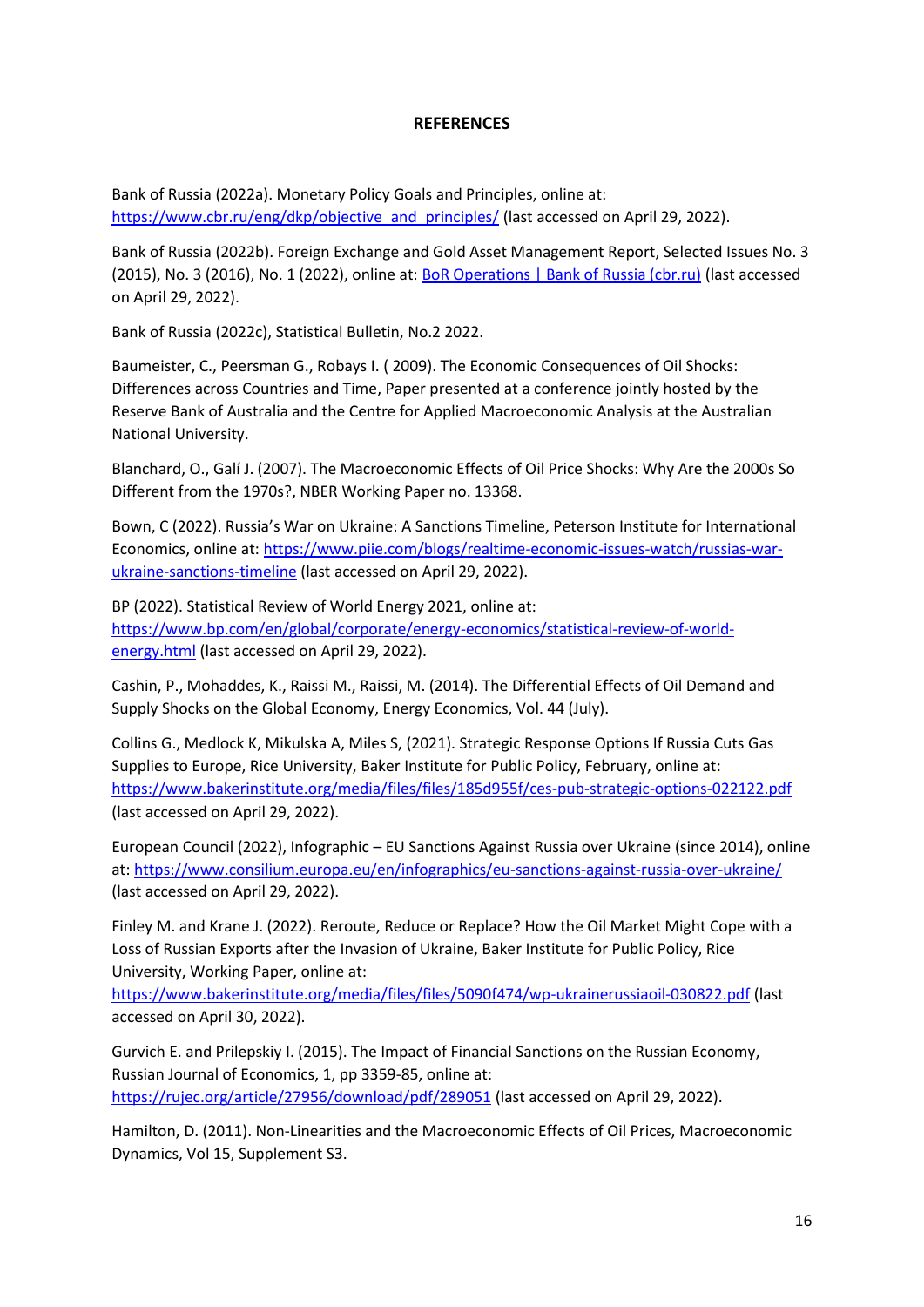IEA (2022a). Oil Market Report, March, online at: [https://www.iea.org/reports/oil-market-report](https://www.iea.org/reports/oil-market-report-march-2022)[march-2022](https://www.iea.org/reports/oil-market-report-march-2022) (last accessed on April 29, 2022).

IEA (2022b). An update on Member Countries Contributions to IEA Collective Actions, IEA News, online at[: https://www.iea.org/news/an-update-on-member-countries-contributions-to-iea](https://www.iea.org/news/an-update-on-member-countries-contributions-to-iea-collective-actions)[collective-actions](https://www.iea.org/news/an-update-on-member-countries-contributions-to-iea-collective-actions) (last accessed on April 29, 2022).

IEA (2022c). Russian Supplies to Global energy Markets, online at: <https://www.iea.org/reports/russian-supplies-to-global-energy-markets> (last accessed on April 29, 2022).

IMF (2022). World Economic Outlook Update: Rising Case Loads, a Disrupted Recovery, and Higher Inflation, January, online at: [https://www.imf.org/en/Publications/WEO/Issues/2022/01/25/world](https://www.imf.org/en/Publications/WEO/Issues/2022/01/25/world-economic-outlook-update-january-2022)[economic-outlook-update-january-2022](https://www.imf.org/en/Publications/WEO/Issues/2022/01/25/world-economic-outlook-update-january-2022) (last accessed on April 20, 2022).

Kilian, L. and Vigfusson, R. (2011). Nonlinearities in the Oil Price – Output Relationship, Board of Governors of the Federal Reserve System, International Finance Discussion Papers No 1013, January, online at[: https://www.federalreserve.gov/pubs/ifdp/2011/1013/ifdp1013.pdf](https://www.federalreserve.gov/pubs/ifdp/2011/1013/ifdp1013.pdf) (last accessed on April 29, 2022).

Martin E. and Mohsin S. (2022). Russia Needs China's Help to Turn its IMF Reserves Into Cash for War, Bloomberg Politics, Economics, March 2, online at: [https://www.bloomberg.com/news/articles/2022-03-02/russia-s-path-to-using-imf-assets-as-war](https://www.bloomberg.com/news/articles/2022-03-02/russia-s-path-to-using-imf-assets-as-war-cash-runs-through-china?sref=DF2XabZQ)[cash-runs-through-china?sref=DF2XabZQ](https://www.bloomberg.com/news/articles/2022-03-02/russia-s-path-to-using-imf-assets-as-war-cash-runs-through-china?sref=DF2XabZQ) (last accessed on April 29, 2022).

Oxford Economics (2022). Global Economics Data Bank, online at: https://www.oxfordeconomics.com/ (last accessed on April 30, 2022).

Pifer, S. (2011). The Trilateral Process: The United States, Ukraine, Russia and Nuclear Weapons, Brookings Institution, Arms Control Series Paper 6, online at: [https://www.brookings.edu/wp](https://www.brookings.edu/wp-content/uploads/2016/06/05_trilateral_process_pifer.pdf)[content/uploads/2016/06/05\\_trilateral\\_process\\_pifer.pdf](https://www.brookings.edu/wp-content/uploads/2016/06/05_trilateral_process_pifer.pdf) (last accessed on April 29, 2022).

Reuters (2022). Factbox: Russia's Oil and Gas Revenue Windfall, online at: <https://www.reuters.com/markets/europe/russias-oil-gas-revenue-windfall-2022-01-21/> (last accessed on April 29, 2022).

Rühl, C. (2022a), Energy Markets and the Design of Sanctions on Russia, CGEP, Columbia University, March 28, online at[: https://www.energypolicy.columbia.edu/research/commentary/energy](https://www.energypolicy.columbia.edu/research/commentary/energy-markets-and-design-sanctions-russia)[markets-and-design-sanctions-russia](https://www.energypolicy.columbia.edu/research/commentary/energy-markets-and-design-sanctions-russia) (last accessed on April 29, 2022).

Rühl, C. (2022b), Sanctions and the Economic Consequences of Higher Oil Prices, CGEP, Columbia University, April 1, online at:

([https://www.energypolicy.columbia.edu/research/commentary/sanctions-and-economic](https://www.energypolicy.columbia.edu/research/commentary/sanctions-and-economic-consequences-higher-oil-prices)[consequences-higher-oil-prices](https://www.energypolicy.columbia.edu/research/commentary/sanctions-and-economic-consequences-higher-oil-prices) (last accessed on April 29, 2022).

Rühl C., Erker T, (2021). Oil Intensity: The Curiously Steady Decline of Oil in GDP, CGEP, Columbia University, September 9, online at: [https://www.energypolicy.columbia.edu/research/report/oil](https://www.energypolicy.columbia.edu/research/report/oil-intensity-curiously-steady-decline-oil-gdp)[intensity-curiously-steady-decline-oil-gdp](https://www.energypolicy.columbia.edu/research/report/oil-intensity-curiously-steady-decline-oil-gdp) (last accessed on April 29, 2022).

Sanghi A. and Kojo N, (2017). Will Russia's New Fiscal Rule End its oil and Gas Dependence? Brookings, Future Development, December 6, online at: [https://www.brookings.edu/blog/future-development/2017/12/06/will](https://www.brookings.edu/blog/future-development/2017/12/06/will-russias-new-fiscal-rule-end-its-oil-and-gas-dependence/)[russias-new-fiscal-rule-end-its-oil-and-gas-dependence/](https://www.brookings.edu/blog/future-development/2017/12/06/will-russias-new-fiscal-rule-end-its-oil-and-gas-dependence/) (last accessed on April 29, 2022).

Shambaugh, G. (2022). Economic Warfare. International Law, Britannica, online at: <https://www.britannica.com/topic/economic-warfare> (last accessed on April 29, 2022)